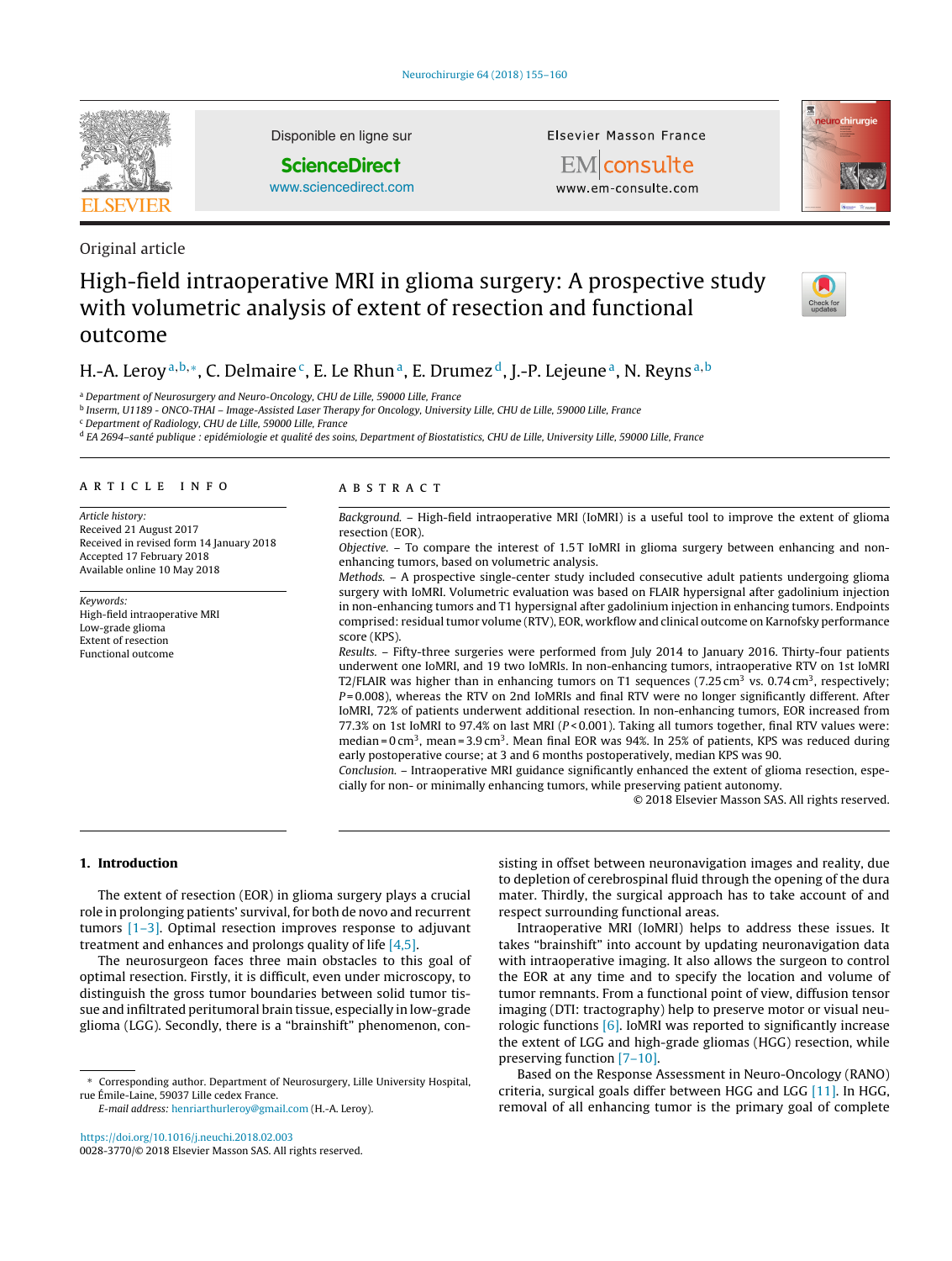resection, and not all FLAIR hyperintense tissue surrounding the enhancing tumor is typically resected. In LGG, the goal is to remove all detectable tumor tissue on T2/FLAIR sequences.

We report our experience using 1.5 T high-field IoMRI in glioma surgery for both contrast-enhancing and non-enhancing tumors. The objective was to assess the impact of IoMRI on glioma surgery in terms of EOR and functional outcome. We evaluated the surgical workflow and EOR on volumetric measurement and compared these results between enhancing and non-enhancing tumors.

# **2. Materials and methods**

# 2.1. Patients

All patients undergoing glioma surgery using a high-field IoMRI platform from July 2014 to January 2016 were prospectively included. Inclusion criteria were: age > 18 years, histologic diagnosis of glioma, and comprehensive imaging data (pre-, intra- and postoperative MRI).

Preoperatively, a senior neurosurgeon assessed Karnofsky Performance Scores (KPS).

Patients were divided into 2 groups, with T2/FLAIR sequences for non-enhancing or minimally enhancing tumors and T1G+ sequences for strongly enhancing tumors.

Tumor location was categorized as left or right frontal, frontocallosal, fronto-temporo-insular, temporal, parietal or occipital. The following brain areas were considered "eloquent": primary sensorimotor areas, supplementary motor areas, visual areas, language areas (dominant hemisphere fronto-opercular cortex and posterior temporal cortex, arcuate fasciculus, and inferior frontooccipital fasciculus), limbic and paralimbic structures (including both insulae), and basal nuclei.

All patients harboring a lesion potentially close to language areas underwent preoperative functional MRI with language activation to identify the dominant hemisphere. Lesions in the language areas on the dominant side were preferentially treated under awake surgery rather than with IoMRI. Complementary DTI with fiber tracking (DTI-FB) was performed if necessary to specify the position of major neurological bundles (corticospinal tract, arcuate fasciculus, inferior fronto-occipital fasciculus, optical radiations). All patients had a recent preoperative MRI neuronavigation sequence, in most cases the day before surgery.

Postoperatively, control MRI was performed within 48 hours of surgery, and at 3 and 6 months. Functional outcome was assessed on KPS by a senior neurosurgeon at discharge and at 3 and 6months. Definitive histologic subtypes were reviewed on the 2007 WHO classification by a senior neuropathologist.

#### 2.2. Surgical procedures

All patients were operated on in our integrated imaging platform, with dedicated software (Brainlab® , Munich, Germany) and 1.5 Tesla MRI (General Electric<sup>®,</sup> Boston, MA) located in a room adjacent to the operative room. Thus, patients underwent surgery outside the 5-Gauss line, and normal instruments and a surgical microscope could be used. Patients were positioned using an MRI-compatible head-holder. Procedures were performed under general anesthesia. The imaging sequences used for neuronavigation were 3D T1 after gadolinium injection, or 3D FLAIR. The surgical microscope (OPMI Pentero® Zeiss, Germany) was connected to the imaging network and could be used for neuronavigation.

For enhanced tumors on gadolinium-injected T1 sequence, the resection goal was to remove all enhancing tumor. For nonenhanced tumors, in both suspected grades II and III, the goal was to remove all detectable tumor tissue on T2/FLAIR sequence. A second IoMRI scan was performed when the neuronavigation became insufficiently accurate and/or to assess the presence of residual tumor. The IoMRI images were used to update the navigation data after each control.

Ahead of MRI, a checklist was methodically filled out to ensure absence of metallic material in the surgical site that could interfere with the magnetic field. For IoMRI, after sterile draping, the patient transferred to the MRI scanner. IoMRI systematically included a volumetric 3D T1 sequence to readjust neuronavigation. Additional sequences, such as 3D FLAIR (especially for LGG), DTI (B1000 and ADC) or T2 with gradient echo could also be performed. Intraoperative tractography was performed for gliomas close to functional areas (e.g., corticospinal tract). Neuronavigation updating used the automatic coregistration provided by the Brainlab® software, with quality and accuracy double-checked by an imaging engineer and the senior neurosurgeon.

# 2.3. Volumetric analysis

Two independent observers (radiologist and senior neurosurgeon) measured pre-, intra- and post-operative glioma volumes, using the "Tumor tracking" module of the IntelliSpace Portal package (Philips® , Amsterdam, Netherlands). Lesions showing no or slight contrast enhancement after gadolinium injection were contoured using the T2/FLAIR hypersignal. High-uptake tumors were segmented using the T1 hypersignal after gadolinium injection (T1G+). After segmentation, volumes were calculated in cubic centimeters. In case of > 10% discrepancy between the 2 observers, both segmentations were compared so as to obtain a consensus volume. EOR was reported as percentage: (preoperative tumor volume − postoperative tumor volume)/preoperative tumor volume.

#### 2.4. Statistical analysis

Statistical analyses were performed by our institutional biostatistics department. Qualitative variables were expressed as numbers (percentage), and quantitative variables as median (interquartile range [IQR]). Distribution normality was assessed using histograms and Shapiro-Wilk test. Inter-group comparisons (T2/FLAIR vs. T1G+) used Mann-Whitney U-test for quantitative variables and chi-square test for qualitative variables. To study the impact of the number of IoMRI controls on postoperative tumor volume, non-parametric analysis of covariance was performed, adjusting on the baseline parameters: preoperative volume, de novo tumor or recurrence, and eloquent area. KPS was compared between the various postoperative time-points and the preoperative value, on Wilcoxon signed-rank test. Tests were 2-tailed, with  $\alpha$  = 0.05, using the SAS software package, release 9.3 (SAS Institute, Cary, NC).

# **3. Results**

# 3.1. Key-points

In this series of 53 gliomas, 34 non-enhancing or minimally enhancing tumors (T2/FLAIR group) and 19 enhancing tumors (T1G+ group) underwent at least one IoMRI. On first IoMRI, median RTV was 3.01  $\text{cm}^3$ . Additional resections were then performed in 38 patients (72%), improving the EOR by 13.9%. Nineteen patients (36%) underwent a 2nd IoMRI, which further improved the EOR by 4.8%. On the last MRI, final median RTV dropped to 0 cm<sup>3</sup> ( $P < 0.001$ ). Taking all tumors together, median EOR increased from 82% on 1st IoMRI to 100% on final control ( $P < 0.001$ ). There was no significant difference in EOR between de novo and recurrent glioma. T2/FLAIR group glioma showed greater benefit from IoMRI: median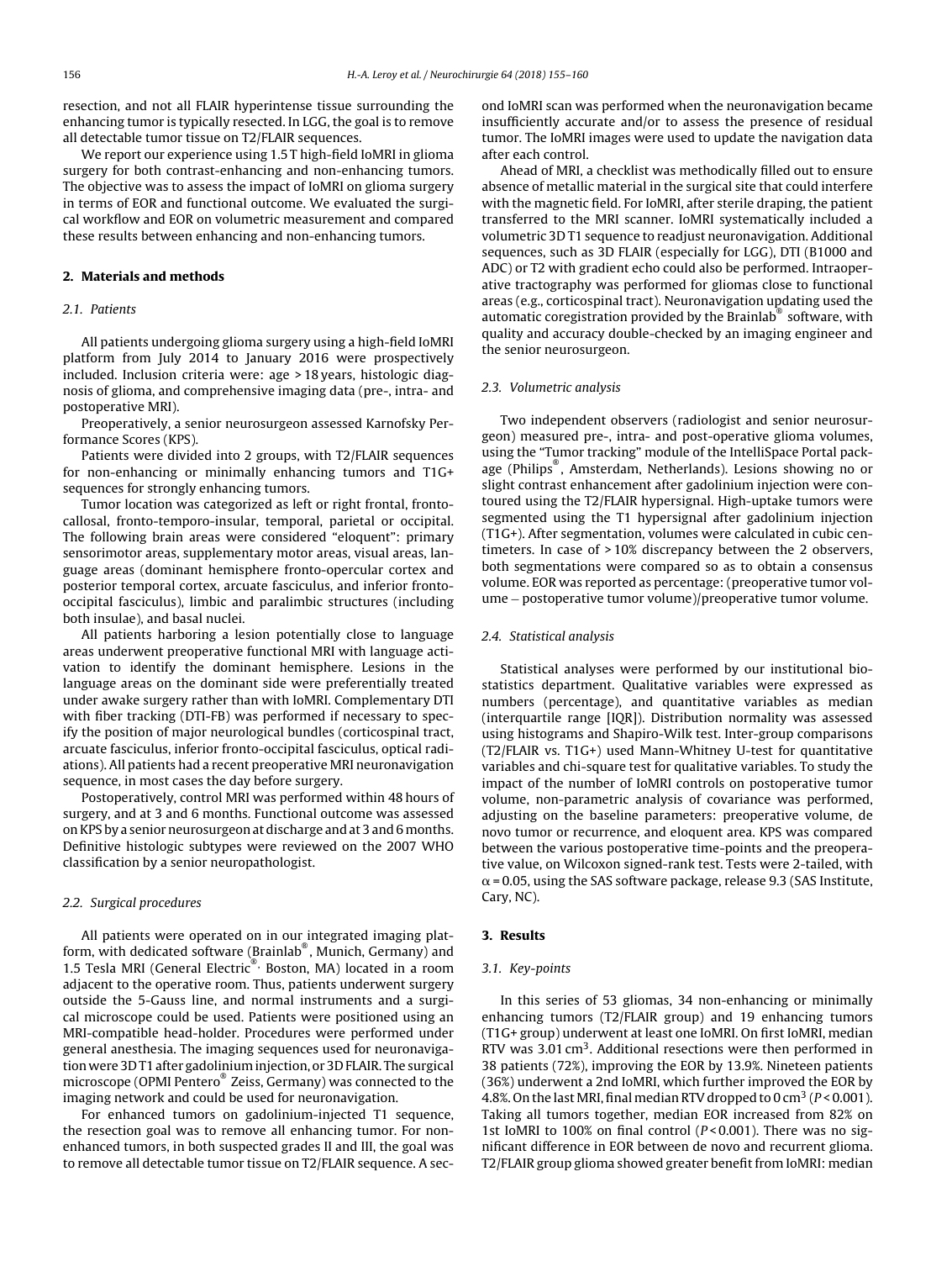#### **Table 1**

Anatomical distribution of operated tumors, according to hemisphere. EA: tumors close to eloquent area.

| Lesion location        | Hemisphere |      |      |      |    |
|------------------------|------------|------|------|------|----|
|                        | Right      | ΕA.  | Left | EA   |    |
| Frontal                | 9          | 2    | 9    | 5    | 18 |
| Fronto-callosal        | っ          |      |      |      | 3  |
| Fronto-temporo-Insular |            |      |      |      | 12 |
| Temporal               | 6          |      |      |      | 13 |
| Parietal               | 4          |      |      |      | 6  |
| Occipital              |            |      | 0    |      |    |
| Total                  | 33         | (17) | 20   | (10) |    |

RTV = 7.25 cm<sup>3</sup> on 1st IoMRI and 1.03 cm<sup>3</sup> on last MRI, while EOR increased from 77.3 to 97.4% between 1st and last MRI ( $P < 0.001$ ).

Functionally, KPS was lower at discharge for 13 patients (25%), while median postoperative KPS at 3 and 6 months was 90.

#### 3.2. Population data

Fifty-three patients were included: 34 men, 19 women; M/F sex ratio = 1.8. Median age at diagnosis was 45 years (range, 24–72 years). Forty-four patients (83%) were right-handed, 6 left-handed and 3 ambidextrous. Forty-nine patients (92%) had KPS  $\geq$  80 at diagnosis. The most common diagnostic presentations were: seizures in 33 patients (62%), headache in 10 (19%), radiological progression of previous tumor in 10 (19%), motor or sensory deficits in 8 (15%), and phasic disorder in 5 (9%). Median hospital stay was 8 days (IQR, 7–9 days).

Thirty-three patients (62%) presented with de novo tumor, and 20 (38%) with recurrent tumor: 7 (35%) WHO grade II oligodendrogliomas, 6 (30%) grade II oligoastrocytomas, 6 (30%) grade IV glioblastomas and 1 (5%) grade III malignant glioneuronal tumor.

Anatomical distribution is reported in Table 1: frontal in 18 patients (34%), temporal in 13 (24%) and fronto-temporo-insular in 12 (23%). Thirty-four patients (64%) underwent preoperative functional MRI and/or DTI. Twenty-seven patients (51%) had a lesion close to an eloquent area (e.g., language or primary motor areas) on functional MRI and/or DTI.

On preoperative MRI, 34 tumors (64%) were contoured on T2/FLAIR and 19 (36%) on T1G+ sequences.

Two patients with very large lesions, for which the surgical objective was debulking, were not included for statistical analysis.

#### 3.3. Operative data

All patients had at least one IoMRI. No technical incidents were reported. However, accuracy was not immediately satisfactory after automatic neuronavigation updating in the light of IoMRI, and was optimized in most cases by changing the location of the operating fields, as accuracy was impaired if there were too many fields between star tracking and mounting base, or by renewing the computer registration procedure. Median duration of 1st IoMRI control (including patient transfer) was 38 minutes (IQR, 30–46 min). Nineteen patients (36%) underwent a 2nd IoMRI, with a median duration of 26 minutes (IQR, 18–30 min). None had more than 2 IoMRIs. Median total operative time was 4 hours 25 min (IQR, 4 h 02 min to 5 h 37 min).

There was no significant difference between the T2/FLAIR and T1G+ groups in median duration of each IoMRI (1st control:  $P = 0.06$ ; 2nd:  $P = 0.76$ ), number of IoMRIs ( $P = 0.74$ ), or median duration of surgery  $(P = 0.42)$ .

**Table 2** Final EOR per group: T2/FLAIR and T1G+.

|              | $T1G+(%)$ | $T2/FLAIR$ (%) | P value | Total $(\%)$ |
|--------------|-----------|----------------|---------|--------------|
| $EOR > 90\%$ | 18 (95)   | 25(74)         | 0.07    | 43(81)       |
| EOR > 98%    | 14(74)    | 17(50)         | 0.09    | 31 (58)      |
| $EOR = 100%$ | 12(58)    | 16(47)         | 0.26    | 28(53)       |
|              |           |                |         |              |

#### 3.4. Outcome data: volumetrics

IoMRI helped to reduce median RTV from 3.1 cm<sup>3</sup> at 1st IoMRI to  $0 \text{ cm}^3$  on the final control ( $P < 0.001$ ). Number of IoMRIs was not significantly associated with RTV, for all tumors taken together  $(P = 0.5)$ , or for the T2/FLAIR  $(P = 0.68)$  or T1G+ groups  $(P = 0.24)$ .

Median EOR improved from 82% at 1st IoMRI to 100% at last control ( $P < 0.001$ ). Mean final EOR was  $94\%$  (SD = 10).

Taking all patients together, resection was complete in 28 cases (53%), > 98% in 31 (58%) and > 90% in 43 (81%) (Table 2). Twentysix of the 33 patients with contrast-enhancing tumors (78.8%) had complete resection of the contrast enhancement. A tumor remnant in the corpus callosum was found in 100% of fronto-callosal tumors. In fronto-temporo-insular tumors, a remnant was found in nearly 90% of cases, often in the posterior insula or medial temporal lobe.

There was no significant difference in EOR between de novo and recurrent gliomas ( $P = 0.45$ ).

#### 3.5. Additional resection after IoMRI controls

The procedural flow-chart is shown in [Fig. 1.](#page-3-0) After the first IoMRI, no additional resection was performed in 15 patients (28%) (7 T2/FLAIR and 8 T1G + ), due to initial complete tumor removal.

On the other hand, 38 patients (72%) (27 T2/FLAIR and 11 T1G + ) underwent at least one additional resection. At the time of the first IoMRI, these patients had significantly higher median RTV  $(7.3 \text{ cm}^3 \text{ (IQR, 2.9-19.4 cm}^3); P < 0.001)$  and lower EOR (74.6% (IQR, 66.6–86.2%);  $P < 0.001$ ) than the 15 patients without additional resection.

For the 30 patients who had only 1 IoMRI with 1 additional resection, median improvement in EOR was 13.9% (IQR, 7.7–26.9%).

Nineteen patients (36%) had a second IoMRI control. Eight (42%) underwent additional resection (7 T2/FLAIR and 1 T1G+). For the 11 other patients, the surgeon decided not to perform a 2nd resection, considering primary resection to be maximal (e.g., contact with eloquent areas).

For T2/FLAIR tumors, 2nd IoMRI led to 7 additional resections out of 13 patients (54%). For T1G+ tumors, 2nd IoMRI led to 1 additional resection out of 6 patients (16%). Second IoMRI improved median EOR by 4.8% (IQR, 2.7–8%) for all these tumors.

EOR in the T2/FLAIR group increased from 77.3% at 1st control to 97.4% at last MRI ( $P < 0.001$ ). For T1G+ tumors, gain was less than 3%.

#### 3.6. Postoperative outcome

#### 3.6.1. Functional evaluation

Median KPS was 90 (range, 50–100) preoperatively, 80 (range, 30–100) at the early postoperative stage, 90 (range, 20–100) at 3 months and 90 (range, 0–100) at 6 months. Early postoperative, 3 month and 6 month KPS were significantly lower than preoperatively (respectively,  $P < 0.0001$ ,  $P = 0.0184$  and  $P = 0.0475$ ). The percentage of patients with KPS < 80 was 7.6% (4/53) preoperatively, 32.1% (17/53) at the early postoperative stage, 15.1% (8/53) at 3 months and 13.2% (7/53) at 6 months.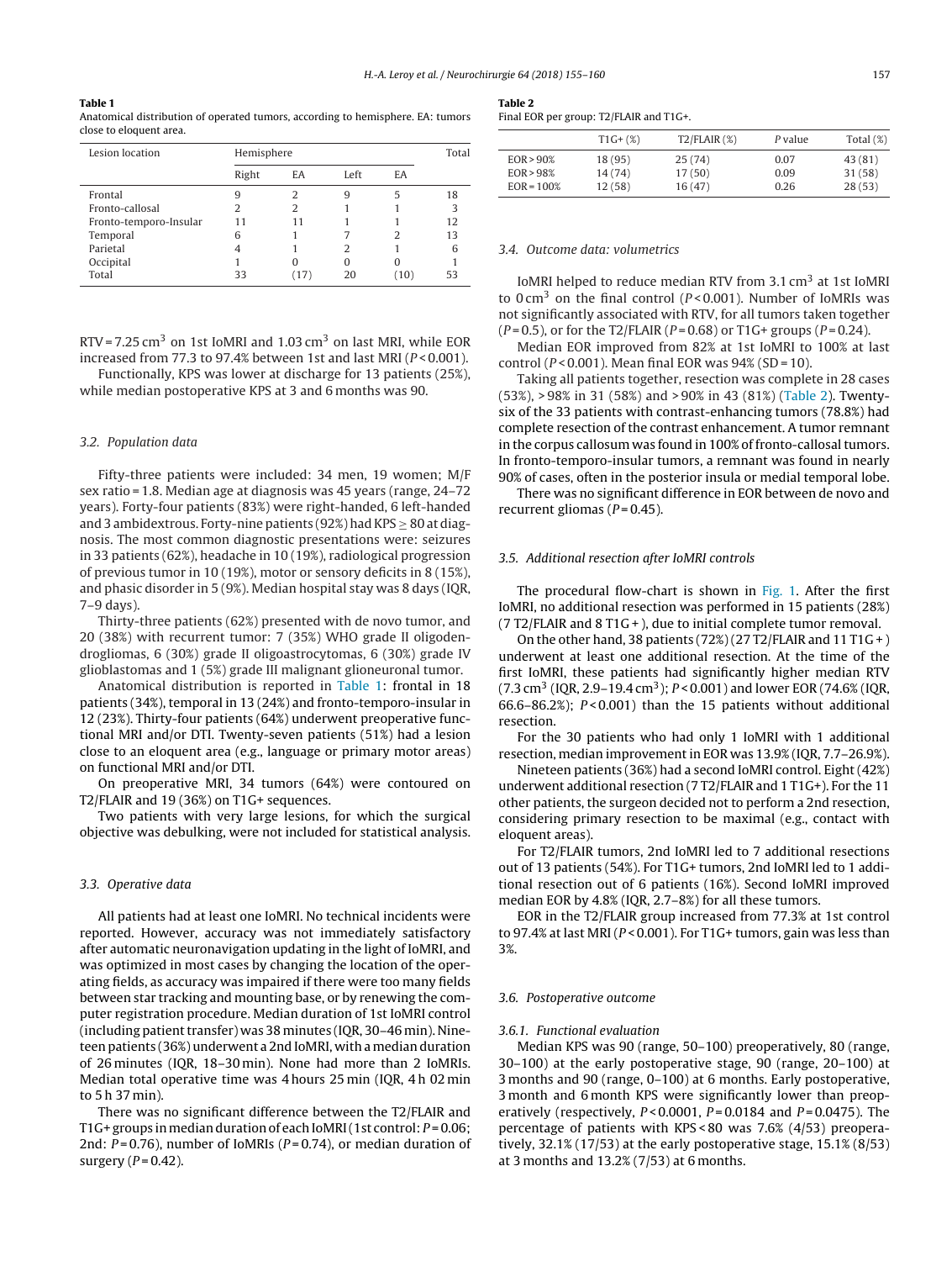<span id="page-3-0"></span>

**Fig. 1.** Procedural flowchart. Numbers between brackets correspond to the number of patients at each step of the intervention. EOR: extent of resection, IQR: interquartile range.

#### 3.6.2. Morbidity/mortality

Thirteen patients (25%) showed decreased KPS (< 80) during the early postoperative course, indicating a need for assistance, however minimal, in daily life. The main complication was onset or increase of motor deficit in 12 patients (23%), followed by phasic disorder in 8 (15%) and visual field impairment in 8 (15%). Six patients (11%) had supplementary motor area syndrome, with full motor and phasic recovery at discharge.

At 3 months, phasic disorder and motor deficit had completely resolved, except for 1 case of moderate persistent central facial paralysis. Three patients (6%) showed behavioral change, with apragmatism or disinhibition related to surgery of the frontal or temporal lobe. Campimetric impairments persisted for 6 patients (11%). Overall, permanent morbidity at 3 months was 17%. One patient had late infection requiring removal of the craniotomy flap. There were no cases of compressive hematoma in the operative cavity. One patient with recurrent glioblastoma died during the 6 months after IoMRI-guided surgery, due to disease progression.

# **4. Discussion**

# 4.1. Surgical procedure workflow

Median surgery time from skin incision to closure was 4 hours 25 min, consistent with the time reported by Senft (4 hours 10 min) [\[7\]](#page-5-0) and shorter than for Mohammadi (6 hours 40 min, including anesthesia induction time and initial recovery)  $[9]$ . There was no difference in surgery time between the T2/FLAIR and T1G+ groups. IoMRI lengthened surgery by at least 1 hour in comparison with classic neuronavigation  $[12]$ . In the present study, 1st IoMRI was longer than 2nd, due to acquisition of contrast-enhanced sequences during 1st IoMRI. First and second imaging time varied over 15 min between interventions. Standardization of theMRI protocol according to type of tumor (low or high grade) could improve the relevance of the data obtained  $[13]$ . There was no difference in number of IoMRIs between the T2/FLAIR and T1G+ groups.

Additional resections were performed in 72% of cases, in most cases for non-enhancing (FLAIR) lesions. Our practice is in line with other experienced centers using IoMRI  $[14]$ . In most cases, additional resection was planned from the outset, in a strategy we called "strategic residual tumor", to avoid functional impairment, as mentioned in the Morbidity section below.

In the present series, 9 senior neurosurgeons with various levels of neuro-oncological experience performed the 53 procedures. Some aimed for maximal tumor resection and then performed the first IoMRI, whereas others performed IoMRI much earlier in resection. Khan et al. reported a difference in survival and hospital stay according to the neuro-oncological experience of the main operator [\[15\]. E](#page-5-0)OR is also influenced by the surgeon's experience. Even in experienced neuro-oncological surgeons, surgical aggressiveness varies, as recently reported by Sonabend et al.  $[16]$ . In the present study, despite the varying operator experience, IoMRI enabled very high and reproducible EOR values.

#### 4.2. Volumetrics

In the present series, the median preoperative tumor volume of  $26.3 \text{ cm}^3$  was similar to previous reports (Mohammadi et al.: 20.1 cm<sup>3</sup>, Kuhnt et al.: 27.82 cm<sup>3</sup>) [\[9,17\]. I](#page-5-0)oMRI controls reduced the median RTV from  $3.1 \text{ cm}^3$  to  $0 \text{ cm}^3$  ( $P < 0.001$ ). Median EOR increased from 82 to 100% ( $P < 0.001$ ) between 1st and last MRI. These results highlight the role of IoMRI in glioma surgery to optimize EOR, as previously reported (Ius: 87.5% [\[18\],](#page-5-0) Mohammadi: 99.4% [\[9\], S](#page-5-0)enft: 100% [\[7\]\).](#page-5-0)

Taking all tumors together, 58% of patients had > 98% and 81% > 90% resection, in line with previous reports with IoMRI [\[17,19\].](#page-5-0) For strongly enhancing tumors contoured in T1G+ (glioblastomas in a vast majority), 74% of patients had > 98% resection, and 100% had > 78% resection, the threshold reported by Sanai et al. as increasing overall survival in patients with glioblastoma [\[3\].](#page-5-0)

Non- or minimally enhancing tumors (mainly LGG) benefited more from IoMRI [\[20\].](#page-5-0) On 1st IoMRI, their median RTV was 7.25 cm<sup>3</sup>, dropping to 1.03 cm<sup>3</sup> on final control: i.e., 86% tumor volume reduction. Using IoMRI, intraoperative EOR was greater for non- or minimally enhancing gliomas than for enhancing tumors (mostly HGGs), although the difference was non-significant at end of surgery  $(P=0.095)$  ([Table 3\)](#page-4-0). Only one previous study with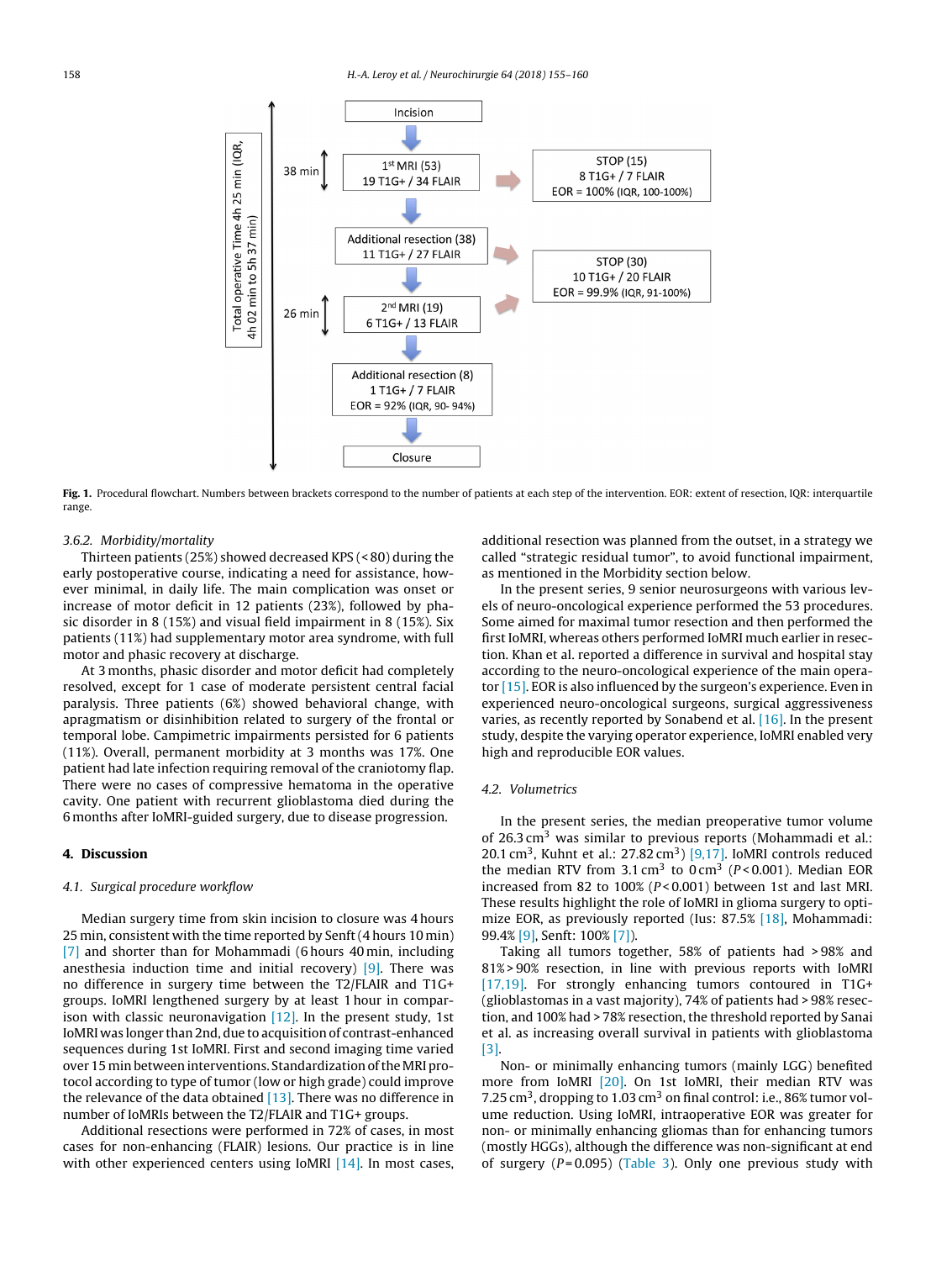#### <span id="page-4-0"></span>**Table 3**

Median RTV in cm<sup>3</sup>, and median EOR in percentage per IoMRI and T1G+ and T2FLAIR group. Total: median value for each parameter for the whole cohort (53 patients).

|               | $T1G+$         | T2/FLAIR       | P value | Total    |
|---------------|----------------|----------------|---------|----------|
| Preop. Volume | 14.9           | 37.46          | 0.07    | 26.3     |
|               | Range, 3.2-251 | Range, 1.4-199 |         |          |
| 1st IoMRI     |                |                |         |          |
| <b>RTV</b>    | 0.74           | 7.25           | 0.008   | 3.1      |
| EOR           | 97.6           | 77.3           | 0.017   | 82       |
| 2nd IoMRI     |                |                |         |          |
| <b>RTV</b>    | 0.33           | 6.97           | 0.047   | 4.44     |
| EOR           | 99.35          | 84.9           | 0.07    | 89.6     |
| Postop. MRI   |                |                |         |          |
| <b>RTV</b>    | $\Omega$       | 1.03           | 0.086   | $\Omega$ |
|               | Range, 0-15.9  | Range, 0-124   |         |          |
| EOR           | 100            | 97.35          | 0.095   | 100      |
|               |                |                |         |          |

volumetric data reported such results [\[9\].](#page-5-0) High-definition intraoperative imaging has changed preoperative planning completely. In the present study, we did not aim at maximal resection in one step before the first IoMRI, but rather performed staged surgery, with iterative IoMRI when neuronavigation became less accurate or when the surgeon was approaching an eloquent area or still had a doubt concerning a possible tumor remnant. We described above the concept of strategic residual tumor to ensure safe and accurate resection by means of navigation updates.

Two tumor locations were associated with high risk of residual tumor: fronto-callosal and fronto-temporo-insular gliomas. In fronto-callosal glioma, the probability of residual tumor was 100%. Dissection of the corpus callosum remains controversial. A patient with partial infiltration of the rostrum of the corpus callosum may benefit from complete resection when the ipsilateral frontal pole is also resected; however, when infiltration clearly crosses the midline, complete resection is not indicated.

Regarding the number of surgical revisions after IoMRI checks, it was paradoxically found that tumors with 2 IoMRIs and 2 additional resections showed the lowest final EORs, at 92.4%. These tumors were exclusively in the T2/FLAIR group and all located in fronto-temporo-insular area, which explained the lower EOR rate, although this was still better than for fronto-temporo-insular gliomas without IoMRI as previously reported [\[21,22\].](#page-5-0)

Surgery of recurrent tumor, which previously consisted in surgical resection with radiotherapy or chemotherapy, remains challenging due to the difficulty of determining lesion boundaries. Using IoMRI, EOR did not significantly differ between de novo and recurrent glioma.

# 4.3. Morbidity

During the early postoperative course, 13 patients (25%) experienced clinical deterioration, with KPS < 80, mainly implicating motor deficits (hemiparesis), phasic disorders (loss of verbal expression: aphemia) and visual field impairment (homonymous hemianopia). Half of the motor deficits and phasic disorders were involved in a supplementary motor area (SMA) syndrome, which promptly resolved during hospital stay. At 3 months, overall morbidity was 17%. In previous reports, the rate of new or worsened deficits (mainly motor and phasic) in IoMRI-guided surgery ranged from 10% [\[7,9\]](#page-5-0) to 28% [\[23\]](#page-5-0) during the early postoperative period. Concerning these early deficits, many techniques (e.g., fluorescence-guided surgery, awake surgery) aiming at enhancing EOR have been reported to increase the rate of deficits, most of which were transient  $[24-27]$ . In the present study, the high rate of deficits can be explained by the large number of frontal lesions, including recurrences, close to the SMA [\[28\].](#page-5-0) The infection rate was lower than previously reported and similar that for procedures without IoMRI [\[12\]. T](#page-5-0)here were no hemorrhagic complications.

At 3 months postoperatively, there was clear improvement in KPS was reported compared to the early postoperative course. There were no persistent motor deficits except for 1 case of moderate central facial paralysis. At 6 months, median KPS remained stable, taking account of disease progression and adjuvant therapies, especially in HGG patients: the lower quartile reached 0; 1 patient died at 6 months from a 2nd recurrence of glioblastoma multiforme.

In the present study, IoMRI-guided surgery did not increase the number of permanent neurological deficits, even including patients harboring tumors close to eloquent areas. In our experience, using the concept of staged volume surgery with strategic residual tumor helped improve patients' outcomes. Median KPS was still 90 at 3 and 6 months after surgery.

# 4.4. Limits

The present series included different tumor grades (WHO grades I to IV) and various anatomical locations. Among our 53 patients, there were 2 cases of very large preoperative tumor volume (250 and 199 cm<sup>3</sup>, compared to a study median of 26.3 cm<sup>3</sup>), in which the surgical objective was tumor debulking, given the mass effect on the brainstem. These 2 patients (1 grade II oligoastrocytoma, and 1 glioblastoma) showed significantly higher RTV than the other patients (30 and  $124 \text{ cm}^3$ ), and were excluded from the statistical analyses. These findings raise the question of the interest of IoMRI in large tumors for which complete resection is not the objective. In our experience, IoMRI may still have an interest in these surgeries, to maximize EOR and especially to enhance safety operative for the surgeon. Brainshift was maximal in these cases of large tumor volume dissection. Neuronavigation updating in this context ensures better surgical safety, especially when eloquent areas are near [\[10\].](#page-5-0)

We did not analyze the impact of IoMRI on overall (OS) or progression-free survival (PFS). Follow-up was too short and samples too small for appropriate statistical analysis. However, benefit for OS and PFS of gross total resection for gliomas was reported elsewhere [\[2,18,20,29–31\].](#page-5-0)

In the present series, fluorescence-guided resection (FGR) for HGGs was not associated to IoMRI. We did not want to add an additional bias between LGGs and HGGs. Thanks to IoMRI, EOR was equivalent to or better than FGR alone for HGGs [\[32,33\].](#page-5-0)

A further study will implement intraoperative direct electrical stimulation mapping in awake patients associated to IoMRI to combine image-guided and functional-guided surgery to optimize patient outcome [\[34\].](#page-5-0)

# **5. Conclusion**

IoMRI-guided surgery significantly enhanced the EOR of gliomas, especially for non- or minimally enhancing tumors (mainly LGG). IoMRI led to additional resection in 72% of cases, increasing EOR by almost 20%. Median EOR was 100% (mean 94%). Such high EOR values were achieved regardless of tumor type (de novo or recurrent), location (including tumors close to eloquent areas, and fronto-temporo-insular gliomas) or even the surgeon (9 different senior surgeons). Thus, IoMRI ensures a high standard of care for patients harboring gliomas. This use of IoMRI introduced the concept of "staged volume" surgery with "strategic residual tumor". This strategy was safe and effective, with acceptable morbidity.

#### **Ethical statement**

Ethical approval: all procedures performed in studies involving human participants were in accordance with the ethical standards